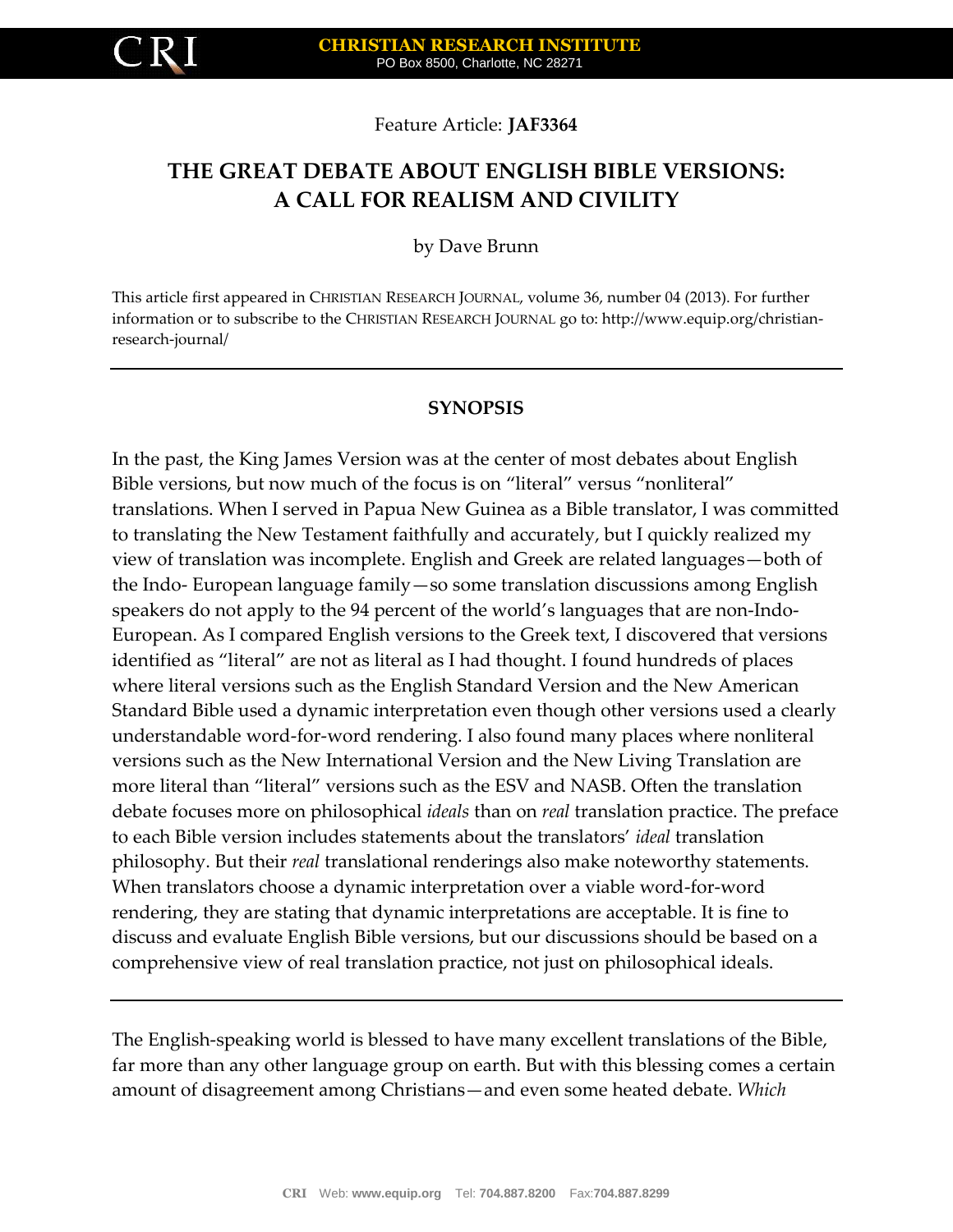*English Bible version is best? Are some versions reliable and others unreliable? What constitutes "faithfulness" and "accuracy" in translation?*

For a long time, the translation debate was mostly centered on the King James Version (KJV). In recent years, however, much of the debate has shifted away from the KJV, and is now focused on "literal" versus "nonliteral" Bible translations.<sup>1</sup> *How literal should a translation be? Are "word-for-word" translations the only reliable ones?*<sup>2</sup>

Every serious Christian wants to know that the Bible they read is trustworthy. But do we really need to argue about which version is best? As a career Bible translator, I am convinced that many of the arguments about this issue are unwarranted because they are based on an incomplete, oversimplified view of Bible translation. I find that when Christians gain a more complete understanding of the complex challenges faced by every translator, they tend to be less dogmatic—and the urge to argue seems to diminish.

## **WHAT DOES IT MEAN TO TRANSLATE THE BIBLE FAITHFULLY AND ACCURATELY?**

The question of faithfulness and accuracy was paramount in my mind when my wife and I first arrived in Papua New Guinea in 1980. As a new missionary-translator, I was committed to translating God's Word as faithfully and accurately as possible. I thought I had a good understanding of what that meant, but when I started translating into the Lamogai (*lah-moh-guy*) language, I quickly realized that my view of translation was incomplete and a bit idealistic. Bible translation is an incredibly complex undertaking, but somehow I had developed an oversimplified view of the translation process.

It didn't take me long to realize that some of *my* standards of faithful and accurate translation were based on English grammatical features that do not exist in Lamogai. If those standards were really God's universal standards, then Lamogai would automatically be disqualified from having a faithful or accurate translation of God's Word.

One piece of the puzzle I had not taken into consideration is the fact that English and *koine* Greek are related languages—both members of the Indo-European language family. That means the degree of literalness that exists in some English versions of the New Testament is largely due to the fact that the translators were translating from one Indo-European language into a distantly related language.

I realized that I had unintentionally made English the ultimate standard for Bible translation. This realization became even more striking when I learned that only 6 percent of the world's living languages are classified as "Indo-European."3 That means 94 percent of the languages spoken around the world today are *not* related to *koine* Greek in the way English is. My view of translation was based on a pretty narrow segment of the worldwide linguistic landscape. But there was another important revelation in store for me as a new translator.

### **Are the "Literal" Versions Really Literal?**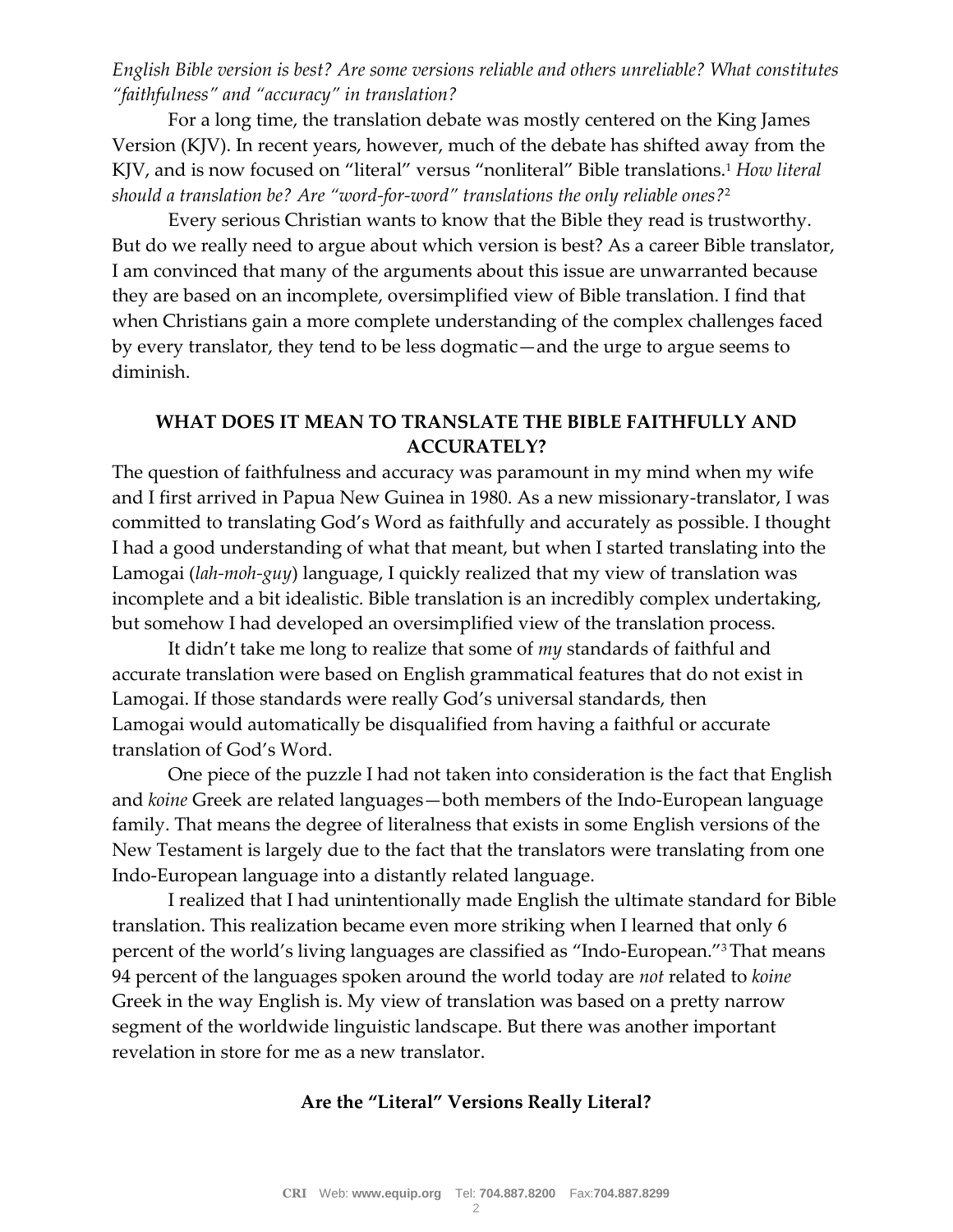As I continued translating the New Testament into Lamogai, I frequently compared various English versions side-by-side with the Greek text. That is when my idealistic perception of translation really started to unravel. It quickly became apparent to me that the English Bible versions identified as "literal" versions are not nearly as literal as I had thought.

I was surprised to see how often "literal" versions chose to translate *thought for thought* in places where they could have translated *word for word*. For example, 2 Timothy 2:5 includes the phrase "is not crowned," but the New American Standard Bible (NASB) changed it to "does not win the prize." The meaning is all there, but it is not a literal rendering.<sup>4</sup> This happens in the Old Testament as well. In Daniel 11:7, the NASB replaced "a branch of her roots," with "one of the descendants of her line." The NASB has often been called the "most literal,"<sup>5</sup> yet there are hundreds of places where the NASB translators chose to translate thought for thought even though they could have translated word for word.<sup>6</sup>

The English Standard Version (ESV) also translates thought for thought in many contexts.<sup>7</sup> In Mark 9:3, the ESV replaced "no *launderer* on earth" with "no *one* on earth.<sup>8</sup> And in Galatians 1:16, the ESV translated the phrase "I did not consult with *flesh and blood*" as "I did not...consult with *anyone*." I consider the NASB and ESV to be excellent translations; and all of these thought-for-thought renderings are perfectly acceptable, but they are not literal.

As I continued comparing English versions, I found a surprising number of places where notably nonliteral versions are actually more literal than versions we think of as literal. For example, in Proverbs 24:32, the New International Version (NIV) provided an essentially literal rendering of the phrase "I applied my heart,"<sup>9</sup> but the ESV interpreted it to mean "I considered,"<sup>10</sup> and the NASB, "I reflected." Also in Psalm 44:14, the New Living Translation (NLT), along with the NIV, translated the phrase "shake their heads"<sup>11</sup> quite literally, but the ESV and NASB both changed it to "laughingstock."

Figure 1 contains a few more places where the NIV (and sometimes NLT) gave an essentially literal rendering, while the ESV and NASB both opted for a dynamic interpretation:<sup>12</sup>

| <b>ESSENTIALLY</b> | <b>ESSENTIALLY</b> | <b>DYNAMIC</b>          | <b>DYNAMIC</b>        |
|--------------------|--------------------|-------------------------|-----------------------|
| <b>LITERAL</b>     | <b>LITERAL</b>     | <b>INTERPRETATION</b>   | <b>INTERPRETATION</b> |
| <b>RENDERING</b>   | <b>RENDERING</b>   |                         |                       |
|                    |                    |                         |                       |
|                    | <b>NIV</b>         | <b>ESV</b>              | <b>NASB</b>           |
| Gen. 16:6          | your slave is in   | your servant is in your | your maid is in your  |
|                    | your hands         | $power^{13}$            | power                 |
|                    |                    |                         |                       |
| Ps. 69:14          | those who hate     | my enemies              | my foes               |
|                    | $me^{14}$          |                         |                       |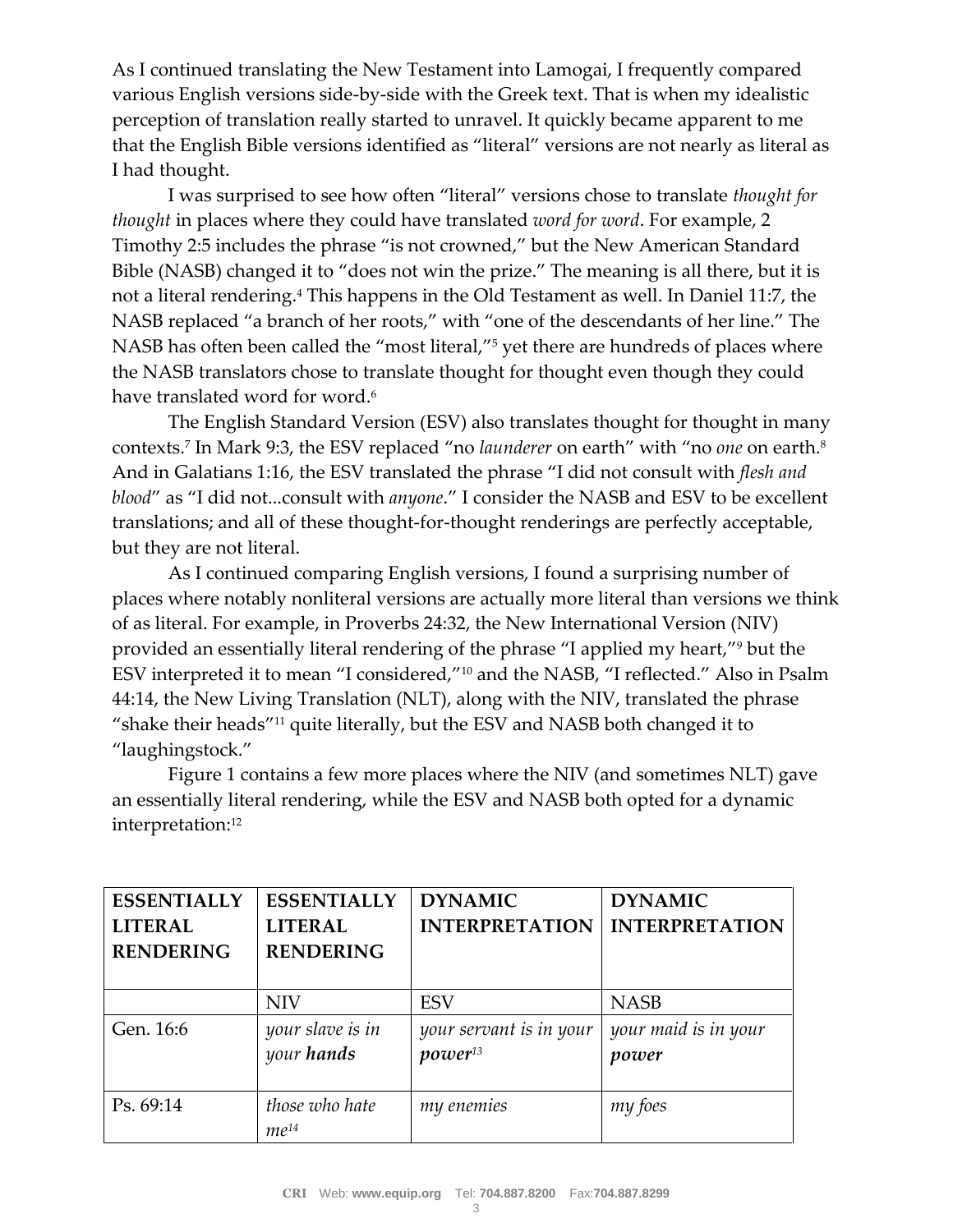| Lam. 2:3                   | every horn          | all the <b>might</b>   | all the strength     |
|----------------------------|---------------------|------------------------|----------------------|
|                            |                     |                        |                      |
| 2 Cor. 11:29 <sup>15</sup> | of Israel and I do  | of Israel and I am not | of Israel without my |
|                            | not inwardly        | indignant?             | intense concern?     |
|                            | burn <sup>216</sup> |                        |                      |

It has been suggested that "literal translations" such as the ESV and NASB "depart from complete literalness only...in cases where a truly literal translation would make it nearly impossible for readers to understand the meaning."<sup>17</sup> But this description of literal versions is not supported by the evidence in the examples above. The essentially literal phrase "I applied my heart" (Prov. 24:32) in the NIV is quite easy to understand, but the ESV and NASB chose to paraphrase it as "I considered" and "I reflected." Also, every English reader understands the NLT and NIV's literal phrase "those who hate me"<sup>18</sup> (Ps. 69:14), but the ESV and NASB decided to change it to "my" enemies" and "my foes." Careful examination will show that there are hundreds of instances where the ESV and NASB translators chose to use a dynamic interpretation even though a clearly understandable word-for-word rendering was available.<sup>19</sup>

I do not question the legitimacy of any of these dynamic renderings in the ESV and NASB. But I do question the notion that it is only "*on extremely rare occasions* [that] an essentially literal translation (e.g., the ESV or NASB) contains something other than an expression of the actual words used by the author."<sup>20</sup>

### **IDEAL VERSUS REAL**

Why has the question of "literalness in translation" become such a confusing and divisive issue? One reason is that Christians often focus exclusively on translation *ideals* without fully investigating the *real* world of translation practice. This pattern is evident in many of the books and articles that have been written about the translation debate. Authors often start by explaining their predetermined point of view and then use a few carefully selected translation examples that support their philosophical position. When the translation discussion is confined to the realm of philosophical ideals, it often comes down to little more than a difference of opinion.<sup>21</sup>

Most Bible versions include a preface or introduction at the beginning that outlines the translators' philosophy for that version. It paints a picture of the target area the translators generally aim for in making translational choices. Some versions set their target area on the literal end of the spectrum, some set it on the idiomatic (nonliteral) end, and some aim for a range somewhere in the middle.

When the translators of any given Bible version describe their target area – whether on the literal or idiomatic end of the spectrum—they are making important statements about their translation philosophy. These statements represent the ideals of the translators. But there is another important way translators make statements about their translation philosophy—that is through the *real* renderings they choose to use in various contexts.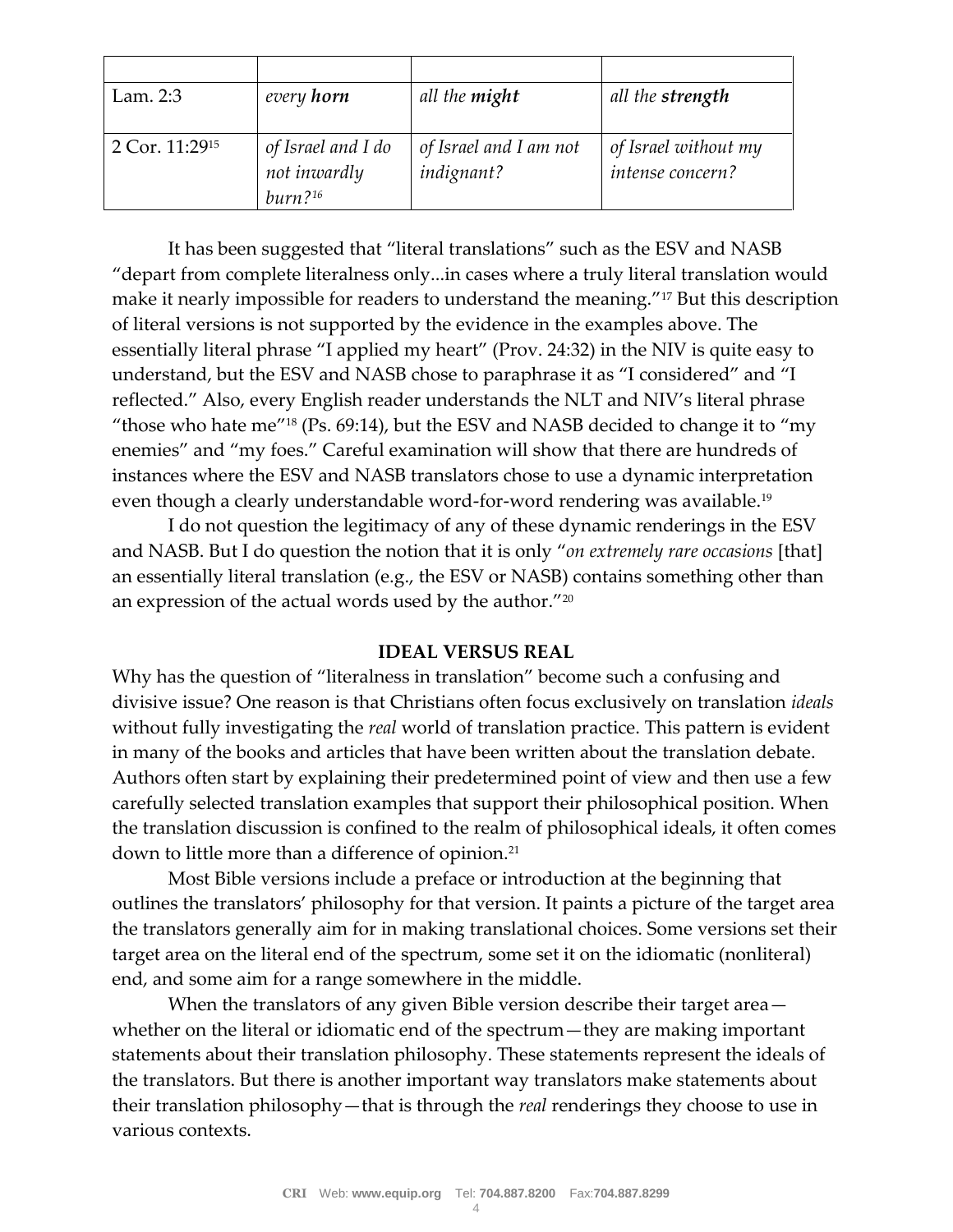The prefaces to both the ESV and NASB state that the translators embrace a philosophy of "word-for-word" translation. This speaks to their translational *ideal*, but not to the *real* renderings in every context. We saw several examples earlier where the translators chose to abandon the ideal of word-for-word translation even though a clearly understandable "literal" rendering was available. Every time the translators abandoned their stated *ideal*, they were making an important statement about their translation philosophy, which must be considered alongside of the contrasting statements made in their prefaces.

For example, we saw in Psalm 44:14 that the ESV and NASB opted to use a dynamic interpretation, "laughingstock," instead of an essentially literal rendering such as "shake their heads" (as in the NLT and NIV). In so doing, the ESV and NASB translators were in essence saying it is fine for translators to set aside a viable word-forword rendering and replace it with a dynamic interpretation. They made the same basic statement in Psalm 69:14 when they chose not to use the essentially literal phrase "those who hate me" (as in the NLT and NIV), but interpreted it as "my enemies" (ESV) and "my foes" (NASB). They did not change the underlying meaning, but they took significant steps away from the original form.

Another example is 2 Corinthians 11:29, where the ESV and NASB translators chose not to use an essentially literal rendering such as "I do not inwardly *burn*" (NIV) or "I do not *burn* in anger" (NLT). Instead, they replaced this metaphorical phrase with nonfigurative phrases: "am I not indignant" (ESV) and "without my intense concern" (NASB). These translational choices indicate that the ESV and NASB translators believe it is fine for a translator to remove a figure of speech such as "burn" and replace it with a nonfigurative word or phrase that is similar in meaning.

In Mark 9:3, the ESV translators made another significant statement, when they replaced "no *launderer* on earth" with "no *one* on earth." In this case, they concluded that it is acceptable for translators to leave some components of meaning (such as "launderer") untranslated.

These are just a few of the many places where the translators of a literal version gave tacit approval to classic dynamic equivalence translation principles through their translational choices.<sup>22</sup>

When the ESV and NASB translators abandoned their ideal of "literal" translation in these contexts, it was not because of grammatical constraints; nor was it required for the sake of understandability. Instead each of these cases represents a judgment call on the part of the translators—an elective decision to provide a thoughtfor-thought interpretation rather than a word-for-word rendition of the original text.

### **DEFENDING THE TARGET**

Much of the discussion about "literalness in translation" is focused on defending the "literal" target area, or promoting it as superior. But this discussion falls flat when we see hundreds of instances where the translators of literal versions turned aside and intentionally aimed *away* from their defined target area—even though aiming toward their target was clearly a viable option.<sup>23</sup>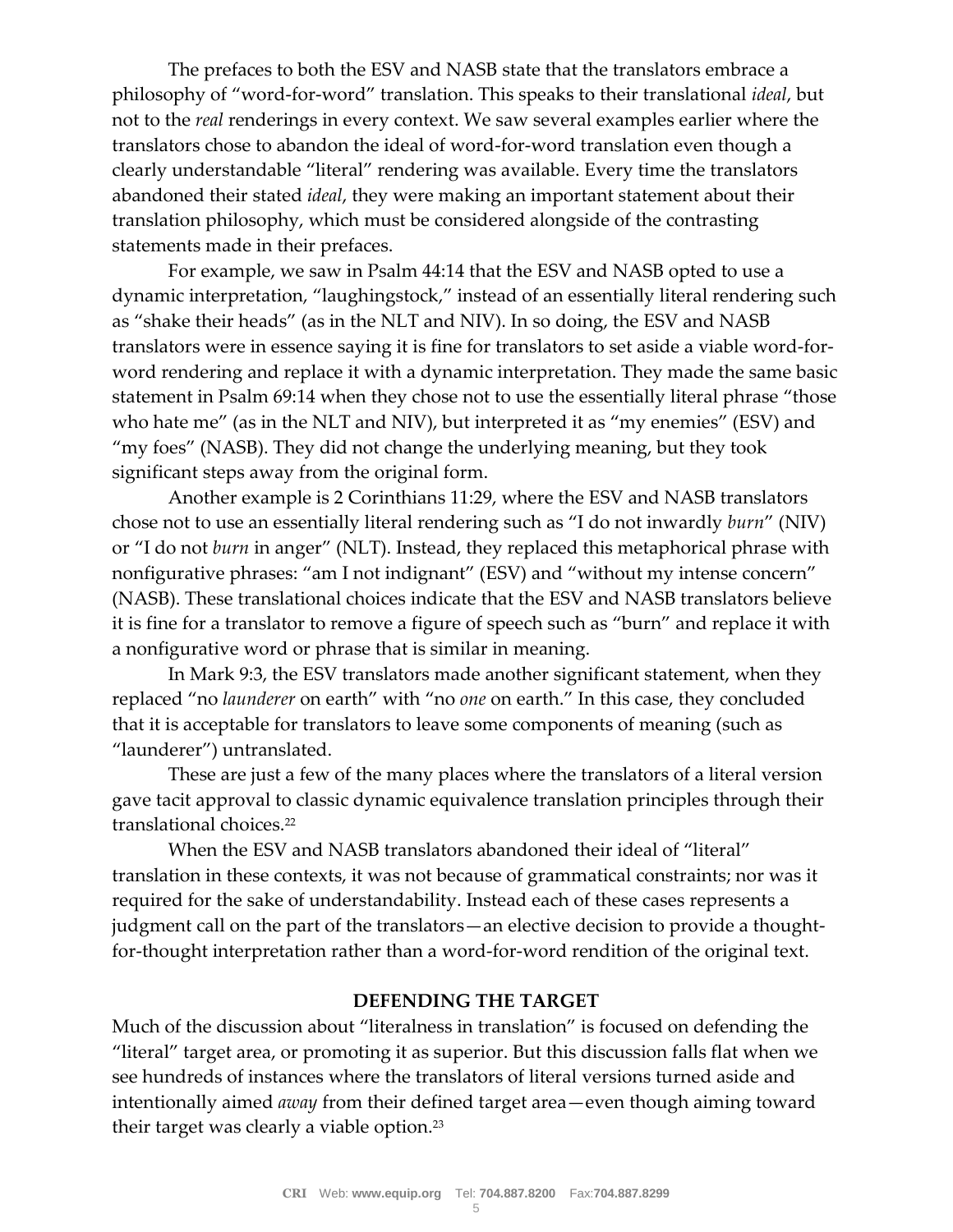If these translators had missed their target only on "extremely rare occasions"<sup>24</sup> when it was virtually impossible to hit, that would be one thing. But they frequently chose not to even aim at their target. In so doing, they implied that *their* target is not the only acceptable target. What is the point of arguing *which target is best* if translators frequently choose to disregard their target, even in contexts where they easily could have shot a bull's-eye?

#### **What Are the Logical Conclusions?**

Some authors who prefer literal Bible versions have suggested a philosophy of translation that supports the following premise: A clearly understandable rendering *inside* the "literal" target area is more faithful, more accurate, and more consistent with the doctrine of verbal inspiration than a rendering *outside* of that target area.<sup>25</sup>

If we embrace this premise, however, we must also embrace the logical conclusions it leads to, based on the verifiable evidence available to us. Let us explore this a bit further.

We noted earlier that there are hundreds of places where the ESV and NASB translators chose to step away from the "literal" target area even though a clearly understandable "literal" rendering was available.<sup>26</sup> For example, in Mark 9:3, the ESV rejected the essentially literal rendering "no *launderer* on earth" and replaced it with "no *one* on earth." And in Daniel 11:7, the NASB chose to use the interpretive rendering, "one of the descendants of her line," instead of an essentially literal rendering such as "a branch from her roots."

Using basic rules of logic, let's apply the evidence in these examples to the premise mentioned above, which I will call "Premise A."

**Premise A:** A clearly understandable rendering *inside* the "literal" target area is more faithful, more accurate, and more consistent with the doctrine of verbal inspiration than a rendering outside of that target area.

**Premise B** (the verifiable evidence): There are many places where the ESV and NASB chose renderings that are outside of the literal target area, even though a clearly understandable literal option was available.

**Conclusion** (based on premises A and B): There are many places where the ESV and NASB elected to use a rendering that is less faithful, less accurate, and less consistent with the doctrine of verbal inspiration, even though a viable alternative was available within their defined target area.

#### **Analysis**

If we embrace the premise that *a viable rendering inside the literal target area is more*  faithful, accurate, and consistent with the doctrine of verbal inspiration, we must also embrace the logical conclusion that *the ESV and NASB translators frequently elected to use renderings that are less faithful and accurate, and less consistent with verbal inspiration*. If, however, we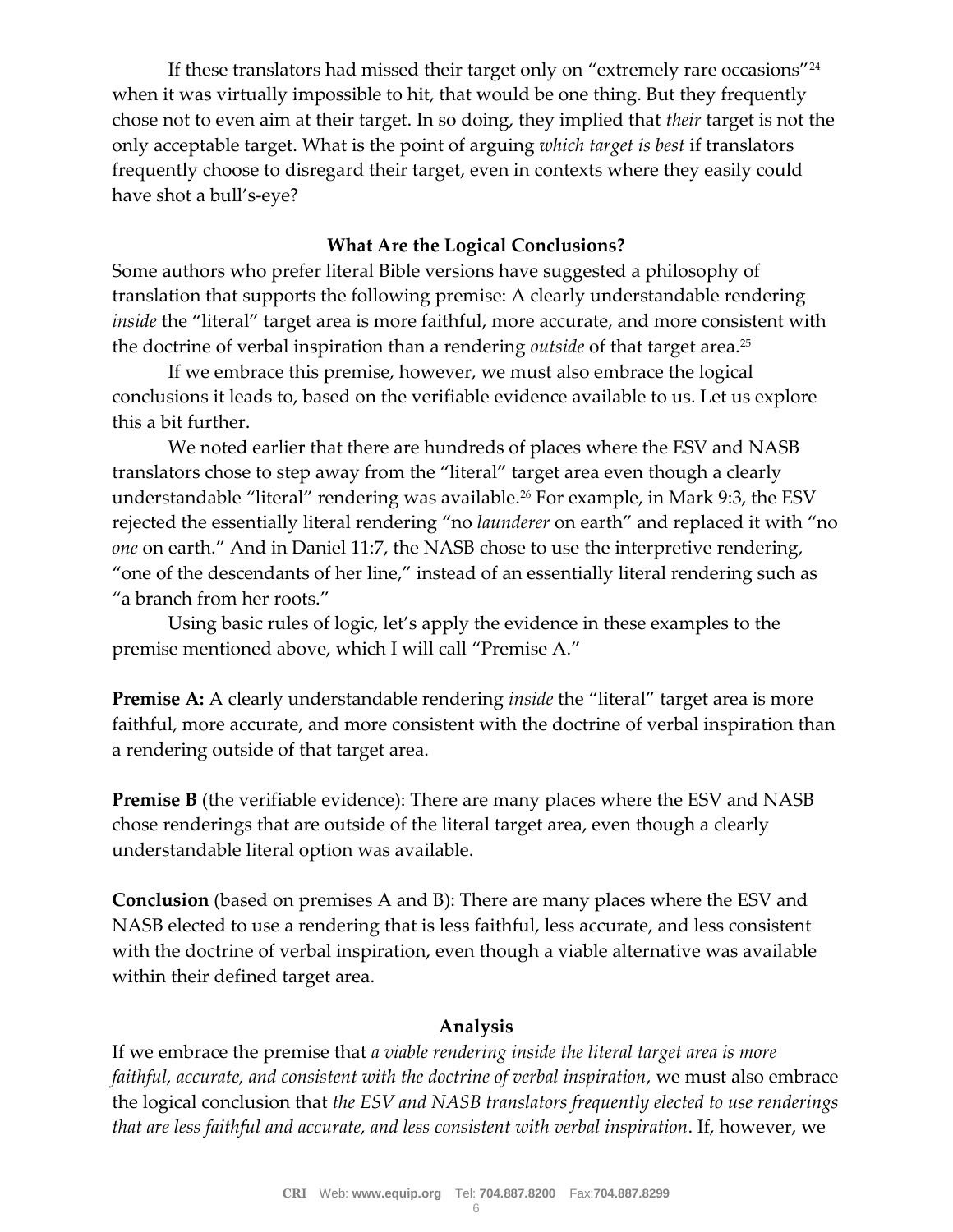reject this conclusion (as I do), then we must also reject the premise on which it is built. We cannot have it both ways.

There is a second conclusion that "Premise A" would imply. We noted earlier that there are a number of places where idiomatic versions such as the NIV and/or NLT chose a rendering *inside* the literal target area, while the ESV and/or NASB renderings fall *outside* of that area.<sup>27</sup> Again, if we embrace the premise that *a viable rendering inside the literal target area is more faithful, accurate, and consistent with the doctrine of verbal inspiration*, we must also embrace the logical conclusion that *there are a significant number of places where the NIV and/or NLT are more faithful and accurate and more consistent with the doctrine of verbal inspiration than the ESV and/or NASB.*

Based on these examples, we can confidently say that the translators of the ESV and NASB have proven by many of their translational choices that a viable rendering inside the "literal" target area is not necessarily more faithful, accurate, or consistent with the doctrine of verbal inspiration than a rendering outside of that target area.

Several months ago, I shared some of these examples with a member of the translation committee of a major English Bible version. He asked me, "Why do you want people to know these things about literal English versions?" I replied, "If these things are true, why would we *not* want people to know them?"

I have no desire to disparage "literal" English versions or any other kind of version. My aim is humbly and respectfully to present objective evidence that has often been left out of the translation discussion. My hope is that this evidence will dispel some of the unnecessary disunity related to the issue of Bible translation.

### **TOWARD A FAIR AND OBJECTIVE DISCUSSION**

In this article, we have focused mainly on "literal" English versions of the Bible specifically the ESV and NASB. I do not question the legitimacy or value of these versions—but I do question some of the claims that have been made about them.

Along with examining "literal" Bible versions, there is certainly room for scrutinizing and evaluating renderings in "nonliteral" versions. (I am not prepared to defend every rendering in the NIV and NLT—or in any version, for that matter.) But when we discuss translation issues, we need to be careful not to condemn a few versions for making the kinds of translational choices that *every* version makes in some contexts. The only way our discussion can be fair and objective is if it is anchored in a comprehensive view of *real* translation practice—not merely in philosophical *ideals*.

**Dave Brunn**, author of *One Bible, Many Versions: Are All Translations Created Equal?* (InterVarsity Press, 2013), spent more than twenty years in Papua New Guinea as a missionary-translator with New Tribes Mission (www.ntm.org), completing a translation of the New Testament into the *Lamogai* language.

**NOTES**